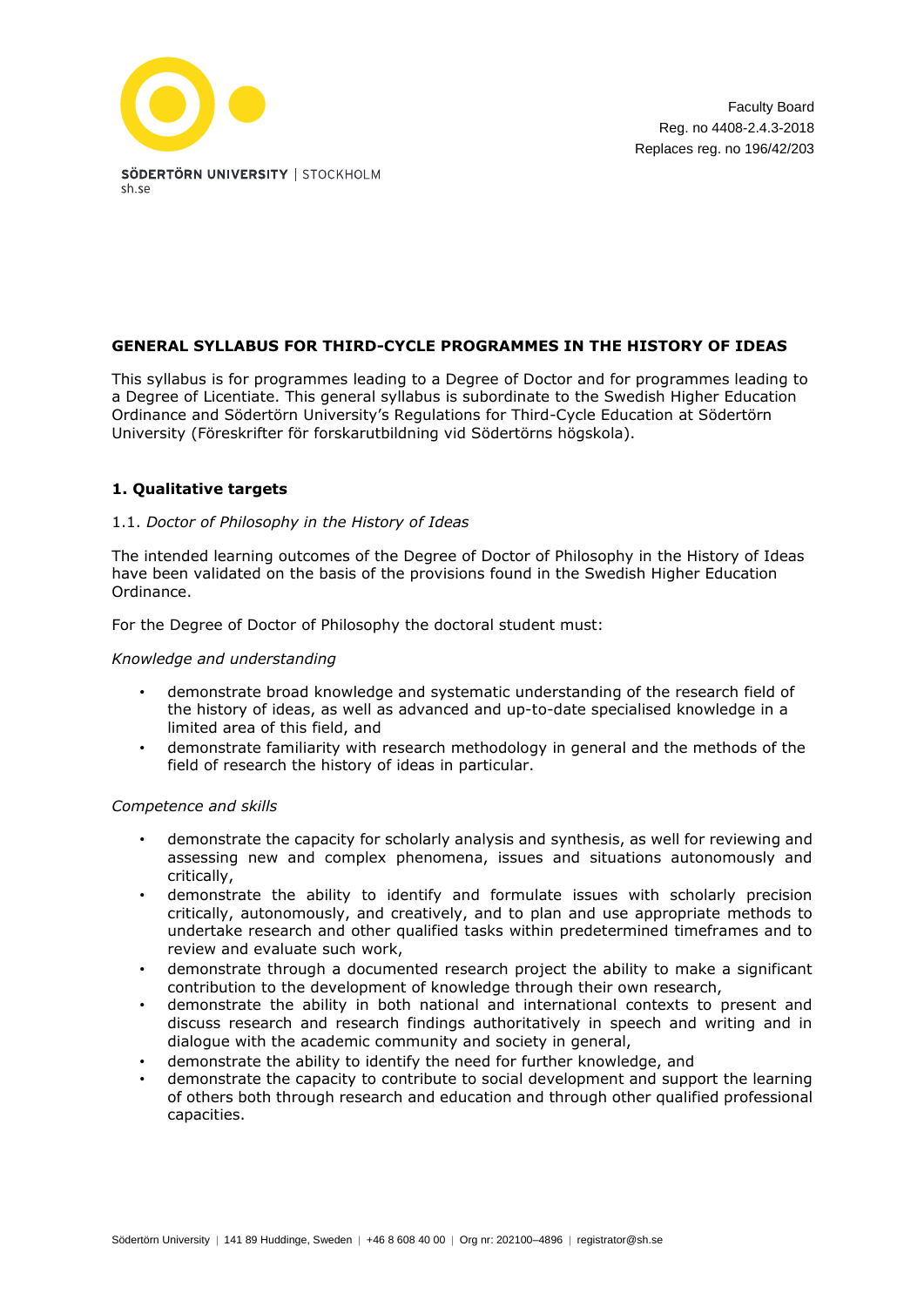## *Judgement and approach*

- demonstrate intellectual autonomy, integrity and disciplinary rectitude as well as the ability to make assessments of research ethics, and
- demonstrate deep insight into the possibilities and limitations of knowledge, its role in society and the responsibility of the individual for how it is used.

## **Thesis**

In order to be awarded a Degree of Doctor, the doctoral student must have completed a scholarly thesis in the field of the History of Ideas (doctoral thesis) worth 180 credits and received a Pass grade.

# 1.2. *Degree of Licentiate in the History of Ideas*

The intended learning outcomes of the Degree of Licentiate in the History of Ideas have been validated on the basis of the provisions found in the Swedish Higher Education Ordinance.

For a Degree of Licentiate the doctoral student must:

### *Knowledge and understanding*

• demonstrate knowledge and understanding in the field of research including current specialist knowledge in their field as well as specialised knowledge of research methodology in general and the methods of the specific field of research in particular.

### *Competence and skills*

- demonstrate the ability to identify and formulate issues with scholarly precision critically, autonomously and creatively, and to plan and use appropriate methods to undertake a limited research project and other qualified tasks within predetermined time frames in order to contribute to the formation of knowledge and to evaluate this work,
- demonstrate the ability in both national and international contexts to present and discuss research and research findings in speech and writing and in dialogue with the academic community and society in general, and
- demonstrate the skills required to participate autonomously in research and development work and to work autonomously in some other qualified capacity.

### *Judgement and approach*

- demonstrate the ability to make assessments of ethical aspects of their own research,
- demonstrate insight into the possibilities and limitations of science, its role in society and the responsibility of the individual for how it is used, and
- demonstrate the ability to identify their personal need for further knowledge and take responsibility for their academic development.

### **Thesis**

For a Degree of Licentiate the doctoral student must have been awarded a pass grade for a research project of at least 60 credits.

# **2. Entry requirements**

# 2.1 *General regulations*

To be admitted to third-cycle studies, the applicant must fulfil the general entry requirements and the specific entry requirements stated below. The applicant must also be assessed as possessing the necessary capability to assimilate the content of the degree.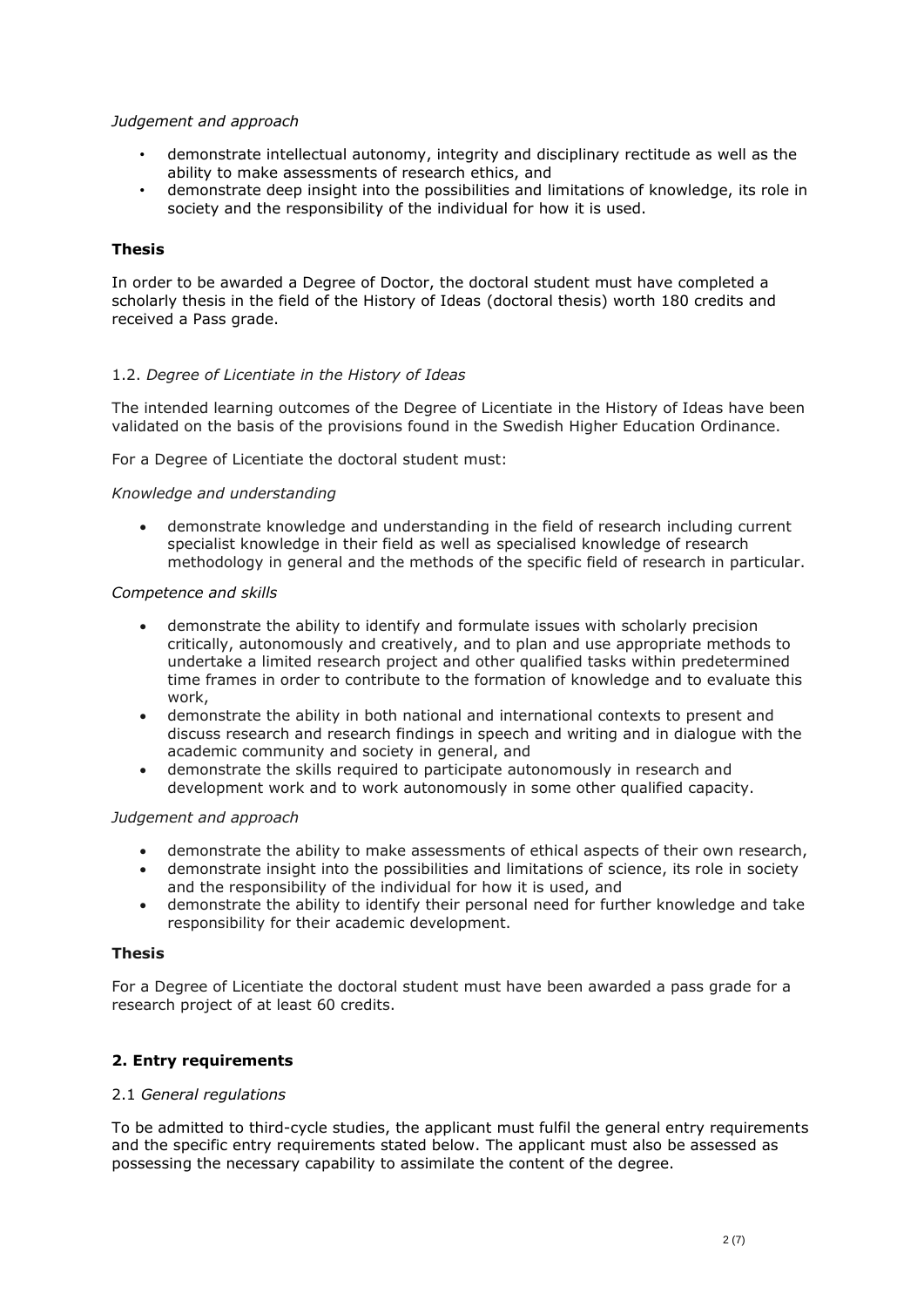### 2.2. *General entry requirements*

A person meets the general entry requirements for third-cycle courses and study programmes if they:

1. have been awarded a second-cycle qualification,

2. fulfilled requirements for courses comprising at least 240 credits of which at least 60 credits were awarded in the second-cycle, or

3. acquired substantially equivalent knowledge in some other way in Sweden or abroad. The Faculty Board may permit an exemption from the general entry requirements for an individual applicant, if there are special grounds. (Ordinance 2010:1064)

### 2.3. *Specific entry requirements*

The specific entry requirements are fulfilled by a person who has knowledge equivalent to 90 credits in the History or Ideas, or a closely related subject in the humanities, including a degree project worth at least 15 credits at second-cycle level, or who has acquired the equivalent knowledge abroad or through a previous qualification. If there are special grounds, the Faculty Board may permit an exemption from the specific entry requirements for an individual applicant.

The ability to assimilate academic material in English and a command of the language necessary for work on the thesis are prerequisites for admission to the degree programme.

# **3. Admissions**

## 3.1 *Application*

Applications for admission to a third-cycle programme must be submitted to Södertörn University.

# 3.2 *Limitations on admission and selection*

The number of doctoral students admitted may be no greater than that which can be offered supervision, acceptable study conditions and who have a plan for student financing. A research student who is employed on a doctoral studentship is assumed to conduct their studies on a full-time basis. If it is believed to benefit the doctoral student's education, the doctoral studentship may be extended for a maximum of one year when the doctoral student conducts teaching or administrative tasks. These departmental duties may not exceed 20% of full-time.

Admissions to doctoral programmes take place openly and in competition. The research area of Historical Studies must, as the preparatory body for the Faculty Board's decision on admission, observe the following criteria:

- 1. The applicant's merits and expertise.
- 2. The quality of the research project.
- 3. The suitability and feasibility of the research project as a doctoral project.
- 4. The funding plan.
- 5. Whether issues of research ethics have been considered.
- 6. Whether sufficient collected supervisory capacity exists to provide good and professional supervision and the relevant expertise.

For applicants to doctoral positions affiliated with BEEGS, the research plan will be assessed according to its link to the graduate school's specific geographic area, its orientation to the Baltic states or Eastern Europe.

The basis for selection among the eligible applicants to third-cycle studies in the History of Ideas comprises documented qualifications and the assessed level of ability to assimilate the third-cycle degree programme. The initial selection is made on the basis of documented material provided by the applicant, such as grades/credits, written work, the appended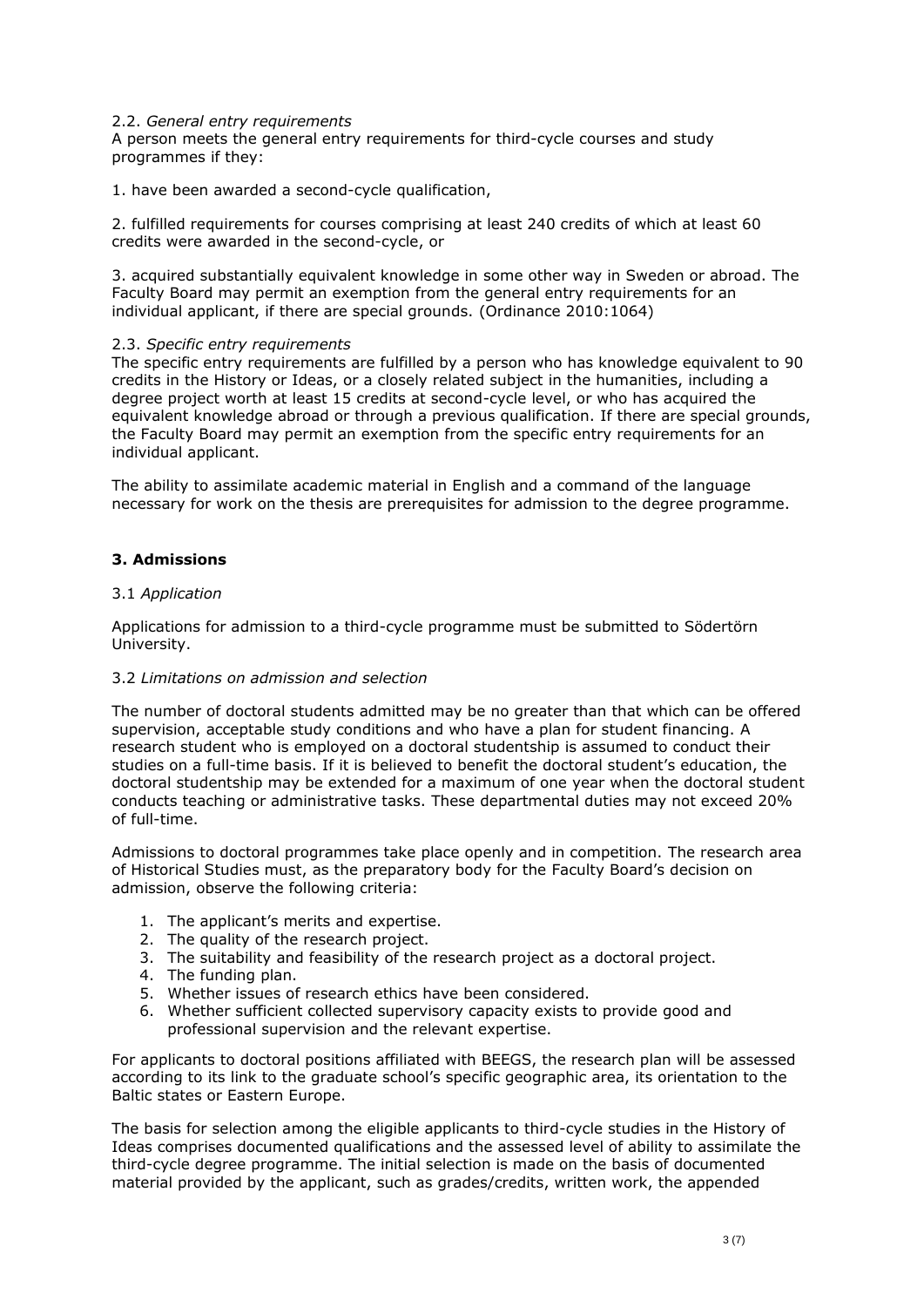research plan (where appropriate) and any vocational certifications. The applicant's merits and expertise are assessed as regards creativity and academic maturity, the capacity for stringency and problem formulation, independent judgement and critical analysis, the ability to comply with a given timeframe and communication and cooperation skills.

Other factors in decision-making, such as interviews with applicants, may be significant. The expertise possessed by the lecturers linked to third-cycle education and aspects relating to equal opportunities are also taken into account during the admissions procedure.

### 3.3 *Admission decisions*

The admissions process complies with the *Regulations for Third-Cycle Education at Södertörn University*. The Faculty Board is responsible for decisions regarding the admission of students to third-cycle programmes.

# **4. Programme content**

## 4.1. *General*

In total, a Degree of Doctor covers 240 credits, of which 60 credits are from courses and 180 credits are from the thesis. From the course credits, 15 credits come from obligatory courses. Doctoral students at BEEGS must study an additional obligatory course worth 7.5 credits. The remaining 45 credits or 37.5 credits (for doctoral students at BEEGS) come from elective courses.

A Degree of Licentiate programme covers 120 credits and consists of courses worth a total of 45 credits and a thesis worth 75 credits. Such a degree may either be the final aim of the programme or a stage on the way to a doctoral degree.

Credits from courses at second-cycle level or higher and which are not included in the specific entry requirements may, after a decision in accordance with the academic school's delegation of authority, be transferred to the third-cycle programme.

The doctoral student should begin their thesis during the first year of the programme and thus conduct research activities in parallel with course-based studies. Active participation in the research environment's seminar activities is also included in third-cycle programmes.

### 4.2. *Courses on third-cycle programmes*

Courses on the third-cycle programme are:

# Obligatory courses within the research area (15 credits)

- Introduction to Historical Studies, 7.5 credits
- Methods and Theory of Knowledge, 7.5 credits

These courses are taken after consultation with the principal supervisor and can be offered as taught courses, internal or external to the university, or through literature studies. They are examined by the principal supervisor or other specially appointed examiner internal or external to the university.

### Obligatory course for doctoral students at BEEGS

• Contemporary Research into the Baltic Sea Region and Eastern Europe, 7.5 credits

### Elective courses

• 45 credits or 37.5 credits for doctoral students at BEEGS

Elective, individually-chosen courses are chosen in consultation with the doctoral student's principal supervisor and take account of how the principal supervisor assesses that the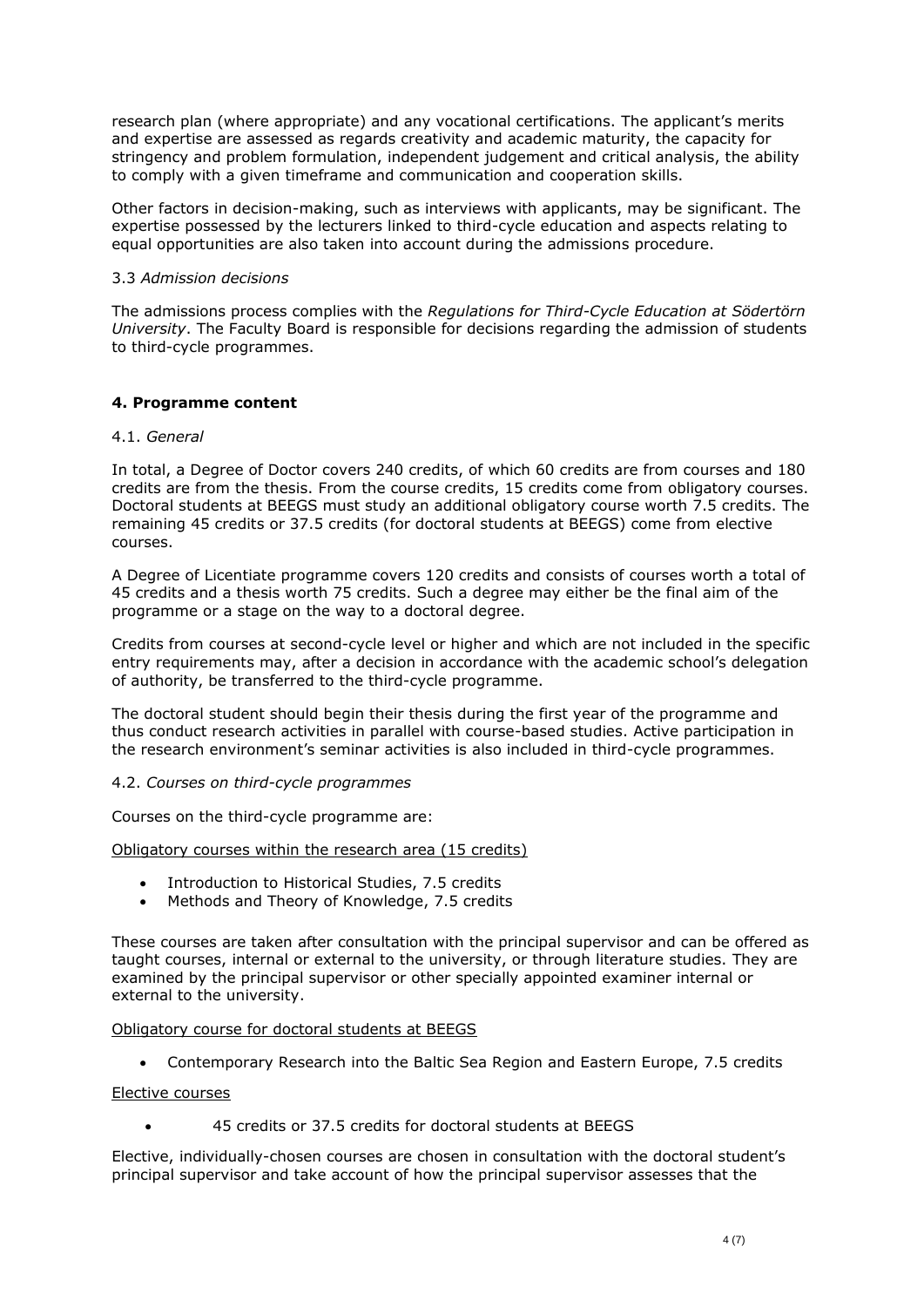courses contribute to the doctoral student fulfilling the qualitative targets. They are offered through teaching, internally or externally to the university, through literature studies, participation in excursions, through oral and written research presentations, reviews of others' research, participation in the course in teaching and learning in higher education, etc.

Doctoral students who teach must have completed a course in teaching and learning in higher education, or have acquired the equivalent knowledge in another manner.

## 4.3. *Courses for licentiate students*

A Degree of Licentiate includes the following courses:

Obligatory courses within the research area (15 credits)

- Introduction to Historical Studies, 7.5 credits
- Methods and Theory of Knowledge, 7.5 credits

These courses are taken after consultation with the principal supervisor and can be offered as taught courses, internal or external to the university, or through literature studies. They are examined by the principal supervisor or other specially appointed examiner internal or external to the university.

### Obligatory course for licentiate students at BEEGS:

• Contemporary Research into the Baltic Sea Region and Eastern Europe, 7.5 credits

### Elective courses

• 30 credits or 22.5 credits for licentiate students at BEEGS

The elective, individually decided courses are chosen in consultation with the licentiate student's principal supervisor.

### 4.4. *Doctoral thesis*

To be awarded a doctoral degree, the doctoral student must write an academic thesis that is worth 180 credits. The thesis must be based on autonomous research work and be of significance and relevance to research in the selected field. The thesis must either be a unified and continuous piece of academic work (monograph thesis) or a compilation of academic works that the doctoral student has written alone or with co-authors, to which a summarising discussion has been added (compilation thesis). The works must be of such quality that they can be published in recognised academic journals.

### 4.5 *Licentiate thesis*

To be awarded a Degree of Licentiate, the doctoral student must write an academic thesis that is worth 75 credits. The thesis must be based on autonomous research work.

### 4.6. *Additional information*

Additional information about third-cycle studies can be provided by the subject's director of doctoral studies or the equivalent representative.

# **5. Programme organisation**

### 5.1. *Individual study plan*

The principal supervisor and doctoral student must, together, draw up an individual study plan for the doctoral student's third-cycle studies that includes the university's and the doctoral student's commitments, and a schedule for the programme. The study plan is drawn up at the start of employment and is validated by the Steering Group for Historical Studies (according to the school's delegation of authority and decision procedure) no later than five months after the start of the doctoral studentship. Follow-ups and revisions to the study plan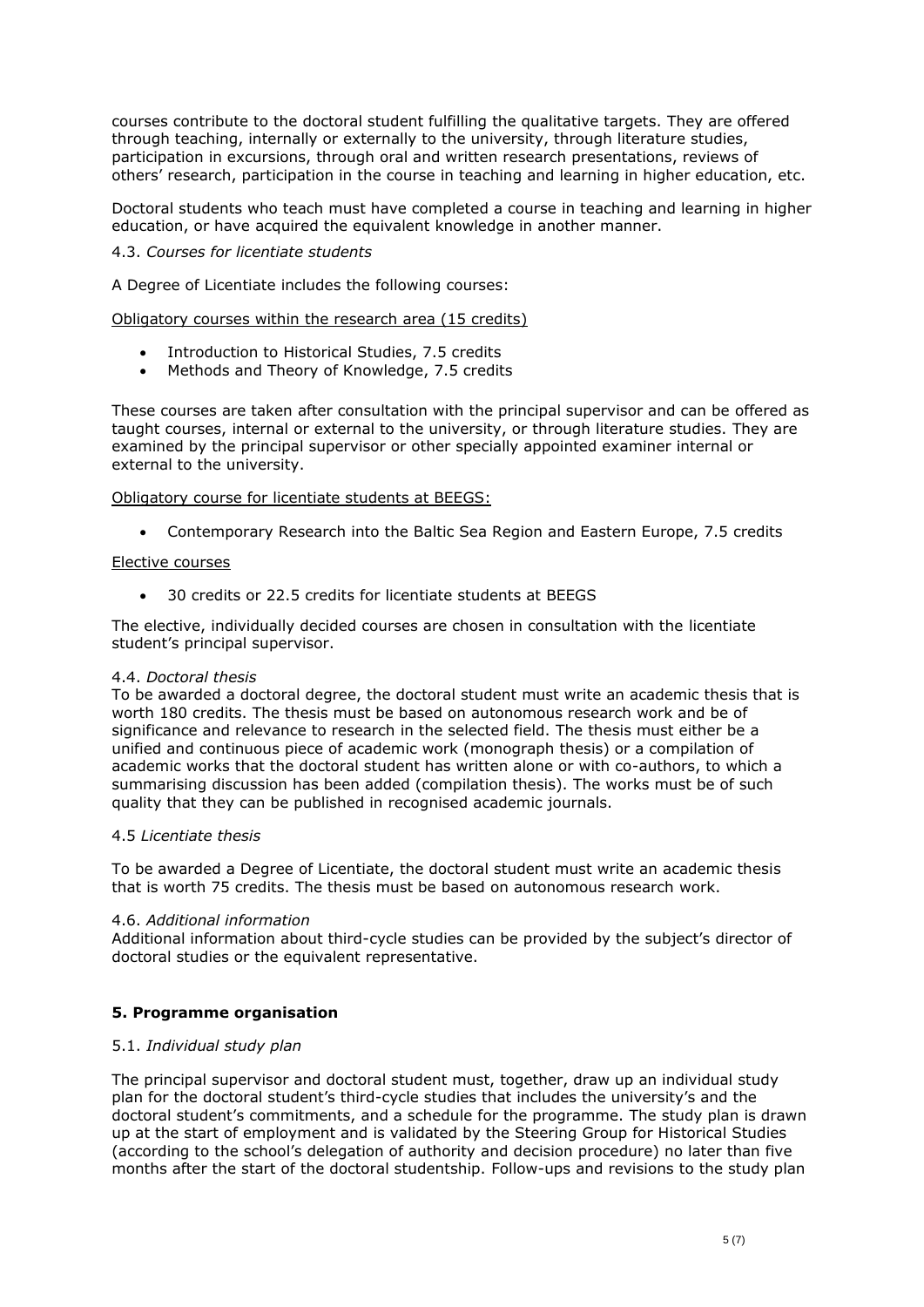must be presented to and approved by the steering group once per year. The doctoral student and the supervisor must confirm in writing that they have read the individual study plan and any revisions to it.

## 5.2. *Teaching*

Teaching is primarily provided in the form of courses, lectures, seminars and supervision. Courses and thesis work must be undertaken in parallel. The doctoral student must start their thesis work at an early date. This work is normally presented on one occasion each semester at the subject's higher seminar. Supervisor and doctoral student must maintain continual contact. It is both a right and an obligation for doctoral students to have their texts read and discussed at higher seminars. A manuscript must be presented in its entirety to the seminar prior to its public defence (final seminar). In association with the final seminar, the manuscript must be reviewed by a specially appointed reviewer. During the period of study, the doctoral student must participate in academic activities by attending seminars, guest lectures, etc. The doctoral student may be provided with the opportunity to participate in teaching and knowledge testing at another faculty or another higher education institution. The doctoral student must be offered the opportunity to participate in international conferences and courses.

### 5.3. *Supervision*

Students in third-cycle education are entitled to supervision that is equivalent to four years of full-time study for a Degree of Doctor and to two years for a Degree of Licentiate. The content and scope of supervision is stated in *Regulations for Third-Cycle Education at Södertörn University*. Supervisors in third-cycle education in the History of Ideas are the subject's professors and associate professors and specially appointed lecturers. At least two supervisors must be appointed for each doctoral student. One of them must be the principal supervisor. Supervisors are selected in consultation with the doctoral student. The principal supervisor must be an associate professor or equivalent and the assistant supervisors must have doctoral degrees. They must have completed a course in third-cycle supervision or be assessed as having the equivalent competence. The supervisors are appointed by the Head of School after being proposed by the steering group. A doctoral student is able to change supervisor if they request this.

The supervisor(s) and doctoral student must have close, regular contact and, every semester, they must check what has been achieved in relation to the annual individual study plan. The choice of thesis subject must take place in consultation between the doctoral student and principal supervisor during the first semester of the programme. The principal supervisor is responsible for providing advice as regards the focus, scope and execution of work on the thesis. The supervisor must also ensure that delimitation of the thesis subject takes place in such a manner that studies can be completed within the decided period of study. The doctoral student must contact his/her supervisor, director of studies, or line manager, if there are any problems.

If a doctoral student substantially neglects their undertakings in the individual study plan, the vice-chancellor must decide on the withdrawal of resources for their studies. The local regulations in *Regulations for Third-Cycle Education at Södertörn University* state how the case is prepared before the proposal to withdraw resources is submitted to the vicechancellor.

# **6. Examination**

Knowledge testing takes place through written or oral examination. Tests and examinations are graded as either Pass or Fail. The principal supervisor is examiner for the courses for which no specific examiner has been appointed.

### *6.1. Doctoral thesis*

The doctoral thesis must be reviewed by an external reviewer at a public defence. It is assessed by a specially-appointed examining committee in accordance with the provisions of